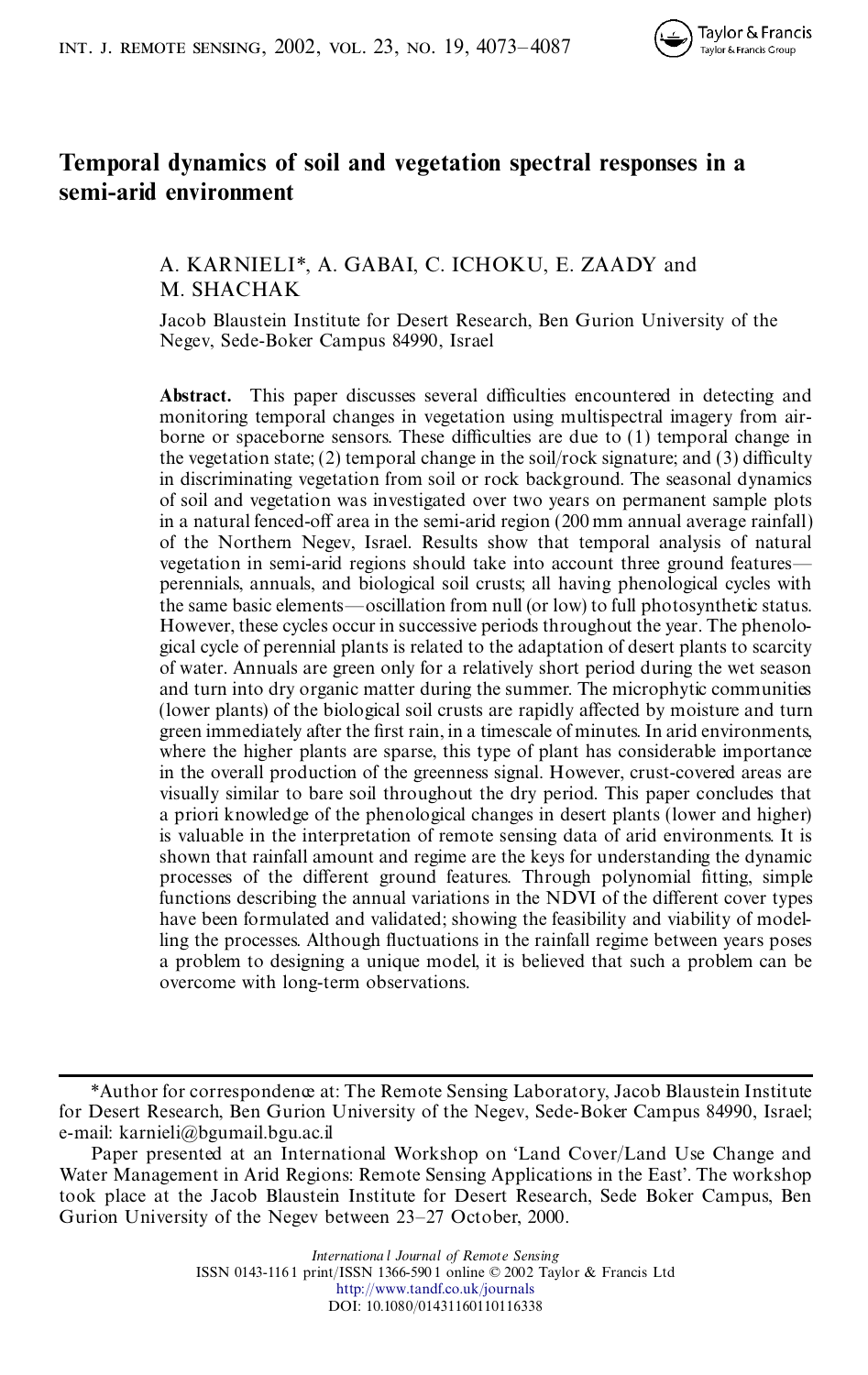## **1. Introduction**

Spectral response of soil/rock and vegetation in the visible and near infrared (NIR) is probably the most popular theme for research among remote sensing scientists. In spite of a considerable number of research studies, there are still several difficulties in detecting and monitoring vegetation using multispectral imagery from airborne or spaceborne sensors. These are due to: (1) temporal change in the vegetation state; (2) temporal change in the soil/rock signature; and  $(3)$  difficulty in discriminating vegetation from soil or rock background. This research is limited to the temporal dynamics of soil and natural vegetation in a semi-arid environment.

#### 1.1. *T emporal change in the vegetation state*

The growth stage or the phenological stage of plants (or plant communities) may result from a combination of changes in the plant leaf structure, pigments, and/or canopy area throughout the growing season. Consequently, phenology has some influence on the seasonal reflectance dynamics.

According to Lieth (1974) the term phenology is related not just to the timing of recurring physiologic processes but also to their causes, especially with regard to meteorological phenomena. In the desert environment, plants are exposed to the full impact of extreme external conditions and consequently must adapt to them. The principal adaptation that desert plants have to make is to the scarcity of water. Scarcity may occur in two ways—either by a very big difference in rainfall amount between years or different rainfall regimes throughout the rainy season. Therefore, desert plants must face the challenge of drought years and survive with little or no rain. They also must adapt in years when the temporal distribution of the rainfall amount and intensity are extremely unusual.

Water stress causes insufficient hydration of the protoplasm of the plant cell; this affects the photosynthetic activitiy of the plant, e.g. its ability to produce carbohydrates (starch and sugar). Due to insufficient production of these elements the plant may sustain some damage or even die. The adaptation of desert plants to water stress may be morphological, physiological, or behavioural in nature. Thus, the xerophytes, plants which grow in dry and hot environments, have developed a large number of mechanisms for resisting the shortage of water. A full discussion on adaptation of plants to desert conditions can be found in Evenari *et al*. (1982 ) and Danin (1983). However, since the detection and monitoring of vegetation by remote sensing are concerned mainly with detection of chlorophyll, this paper is restricted just to the discussion of the adaptation mechanisms of leaves and to a lesser extent also to those of the stems (rather than to those of the roots and seeds).

Different spectral vegetation indices have been proposed during the last three decades for monitoring the physiological and spatial distribution of vegetation from remote sensing data. Most indices are based upon a certain combination of the ratio between the red waveband, R, where chlorophyll causes considerable absorption of incident light, and the NIR wavelengths, which corresponds to the zone of maximum reflectance of incoming radiation by healthy green leaves due to their internal mesophyll structure. The Normalized Difference Vegetation Index (NDVI) (Rouse *et al*. 1974) is the most widely used index. It is formulated as follows:

$$
NDVI = \frac{R_{\text{NIR}} - R_{\text{red}}}{R_{\text{NIR}} + R_{\text{red}}}
$$
\n(1)

where  $R$  is the reflectance value in the indicated band. This equation produces NDVI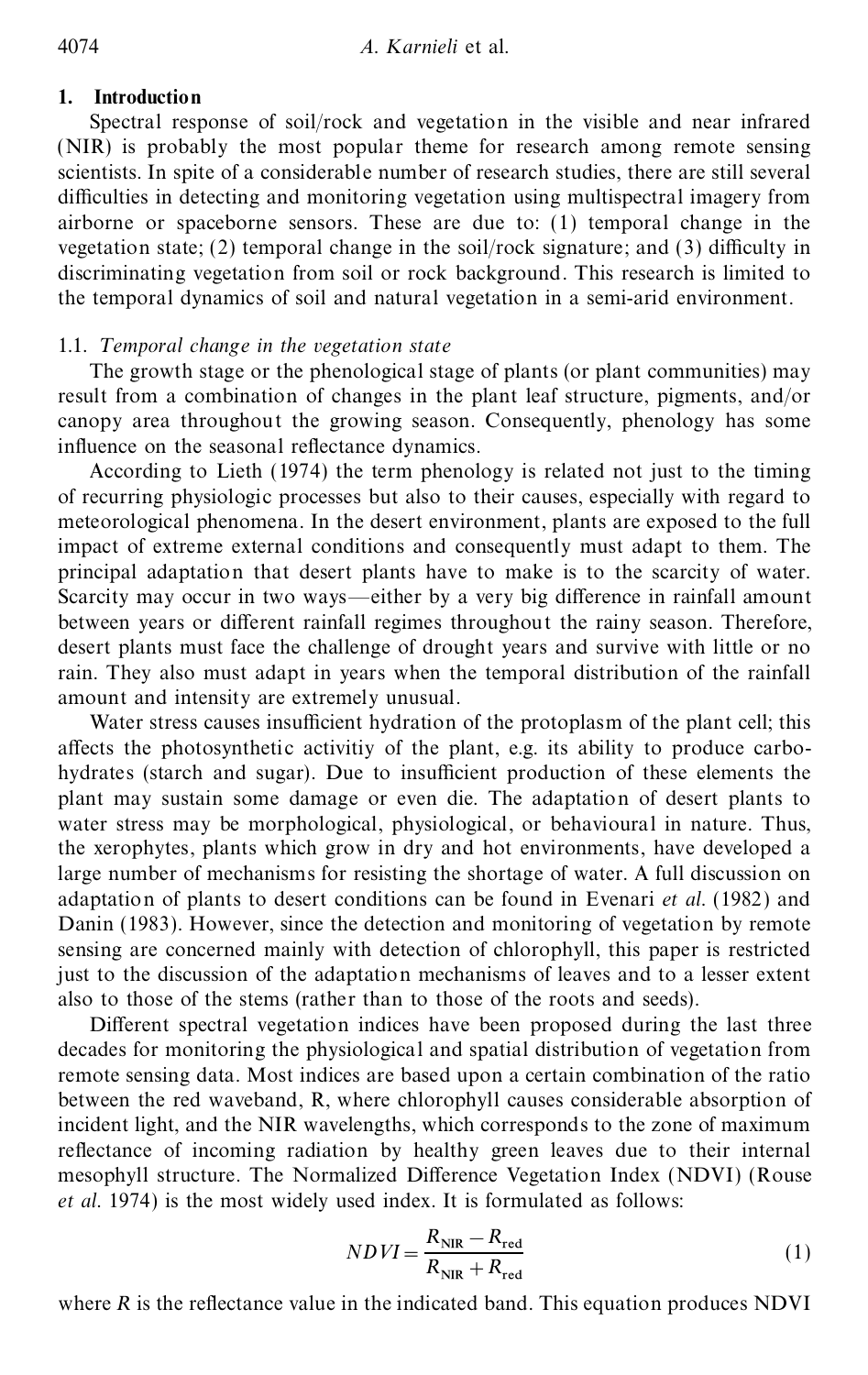values which lie in the range of  $-1.0$  to  $+1.0$  with denser and/or healthier vegetation having higher positive values.

In this work, not much attention has been paid to differentiating among different species of desert plants. However, two categories of vegetation have been distinguished—annuals and perennials. Annual plants, in contrast to the perennials, germin ate only after exposure to rain or flood water. Their life cycle is limited to the rainy season and includes stages of growing, flowering, fruiting, and dispersing seeds. During the summer they are completely dead and their above-ground parts are dry. According to Evenari *et al*. (1982) 59% of the Negev winter species are winter annuals. The number of annual species and the amount of individuals of each species are extremely dependent on the amount of rainfall as well as the distribution of the rainy days throughout the wet season.

Phenological cycles for cultivated crops are usually studied for each crop type. However, in remote sensing applications for agriculture, other phenomena, such as two or three major crops growing simultaneously with different phenological cycles or several crops growing successively in the same field, are also investigated (e.g. Fischer 1994). Similar research hardly exists for natural vegetation and especially for arid environments only one phenological cycle is considered for the entire year (e.g. Justice *et al*. 1985, Tucker *et al*. 1985, Shinoda *et al*. 1995, Lambin *et al*. 1996, Rasmussen 1997).

## 1.2. *T emporal change in the soil*/*rock signature*

Most observers perceive desert and desertified landscapes as areas with sparse cover of higher plants, and this is equated with sparseness of all vegetation. In contrast to desert higher plants and with the exception of wet/dry conditions, the soil/rock background spectral signature is usually considered to be constant all year long. However, a closer examination of the desert landscapes provides a different view of the ground cover. In the absence of a dense distribution of higher plants, most of the arid and semi-arid surfaces are covered by microphytic communities of small non-vascular plants (West 1990). These microphytic communities, consisting of mosses, lichens, algae, fungi, cyanobacteria and bacteria, form biological soil crusts over and within soils and rocks. The microphytes can grow on different rocky materials such as limestone, chalk, dolomite, flint, sandstones, granite, as well as on different soil types such as loess and dune sand (Friedmann and Galun 1974, Rogers 1977, Evenari *et al*. 1982, Harper and Marble 1988, West 1990, Knutsen and Metting 1991, Metting 1991, Johansen 1993, Eldridge and Greene 1994).

Desert microphytes are poikilohydrous, i.e. they are organisms capable of desic cation. They can persist under extremely dry conditions by losing a major part of their body water and desiccating to air dryness whenever water is unavailable. In this state, they are dormant and all their metabolic processes are reduced to a minimum. They are physiologically and ecologically quasi-isolated from their surroundings and capable of surviving several years of drought and high temperatures. A few minutes after wetting, they start respiring, and iflight is also available, they revert to full photosynthetic activity. This hydration–dehydration cycle can be repeated innumerable times (Evenari *et al*. 1982 ).

Under arid and semi-arid conditions the water source for activating the micro phytes is normally rain and flood water. However, rain and flood events are infrequent both spatially and temporally, and in the absence of rain and flood events it was found that the main source of water is probably dew (Evenari *et al*. 1982 ). It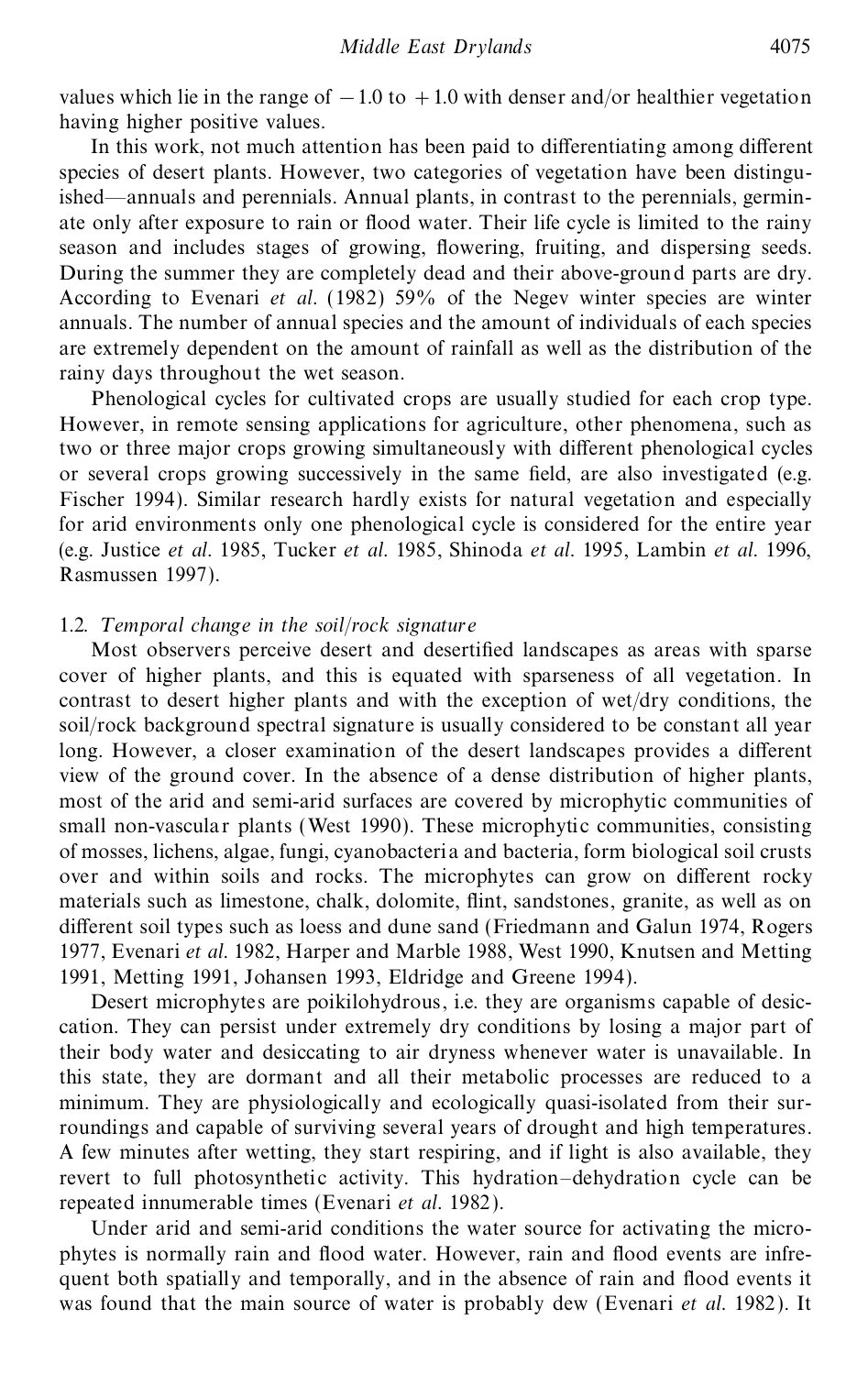has been observed in the Israeli Negev Desert, for example, that while rainfall is restricted to a few days in winter and is unevenly distributed, the number of dew days and dew amount is highly constant (Evenari *et al*. 1982, Zangvil 1996).

From the remote sensing point of view microphytic crusts are extremely important because of their photosynthetic activity. Karnieli *et al*. (1996) showed that the spectral reflectance curves of these microphytes, when they are active, have been found to resemble those of higher plants and their NDVI values can be as high as 0.30 units. Thus, the reflectance of lower plant communities may lead to confusion in the interpretation of vegetation dynamics and overestimation of ecosystem productivity in semi-arid environments.

Consequently, in the rest of this paper the soil background will be denoted as 'crusts'. It is assumed that this term is better than 'soil' for describing the uppermost layer of the soil profile which is exposed to the remote sensor regardless of wetness conditions and biologic activity.

## 1.3. *Discriminating vegetation from the soil or rock background*

In many situations the ground is partially covered by vegetation. Consequently, the spectral signature contains a mixture of the vegetation which characterizes the above-ground cover and the underlying material. This phenomenon is typical in semi-desert areas that are naturally characterized by dispersed vegetation (Danin 1983). Remote sensing studies show that when the dispersed plant cover is less than 30%–40%, the satellite sensors are not capable of detecting vegetation, and the signal received shows mostly the soil background (Colwell 1974, Pearson *et al*. 1976, Huete *et al*. 1984, Elvidge and Lyon 1985, Tueller 1987, Smith *et al*. 1990). 'Mixed pixel' refers to a pixel containing more than one ground cover type (Hyde and Vesper 1983). Such pixels are the major source of inconvenience in conventional classification processing, therefore it is desirable to decompose (or 'unmix') each mixed pixel to its ground cover components (denoted as 'endmembers'). Ichoku and Karnieli (1996) reviewed different types of mixture modelling techniques, such as linear, probabilistic, geometric–optical, stochastic geometric, and fuzzy models.

The linear mixture model, which is a popular model, has been put to use in this work. It is based on the assumption that the value of the reflectance of each mixed pixel in a given band of a satellite image is a linear combination of the spectral reflectance of each endmember weighted by their respective areal proportions (e.g. Adams *et al*. 1986, Shimabukuro and Smith 1991, Quarmby *et al*. 1992, Settle and Drake 1993). Thus, the reflectance  $R_i$  of a pixel in the *i*th band is given by

$$
R_i = \sum_{j=1}^{n} (a_{ij}x_j) + e_i, \text{ with } i = 1, ..., m \text{ and } j = 1, ..., n
$$
 (2)

where,  $a_{ij}$  denotes the reflectance of the *j*th component of the pixel in the *i*th spectral band;  $x_j$  is the proportion of the *i*th component in the pixel;  $e_i$  is the error term in the *i*th spectral band; *m* represents the number of spectral bands while *n* stands for the number of components in the pixel.

Equation 2 represents a system of linear equations which can be expressed in matrix notation as:

$$
R = Ax + e \tag{3}
$$

Equations 2 or 3 can be solved in one of several ways in order to determine the proportions *x j* of the components in individual pixels. Since the proportions should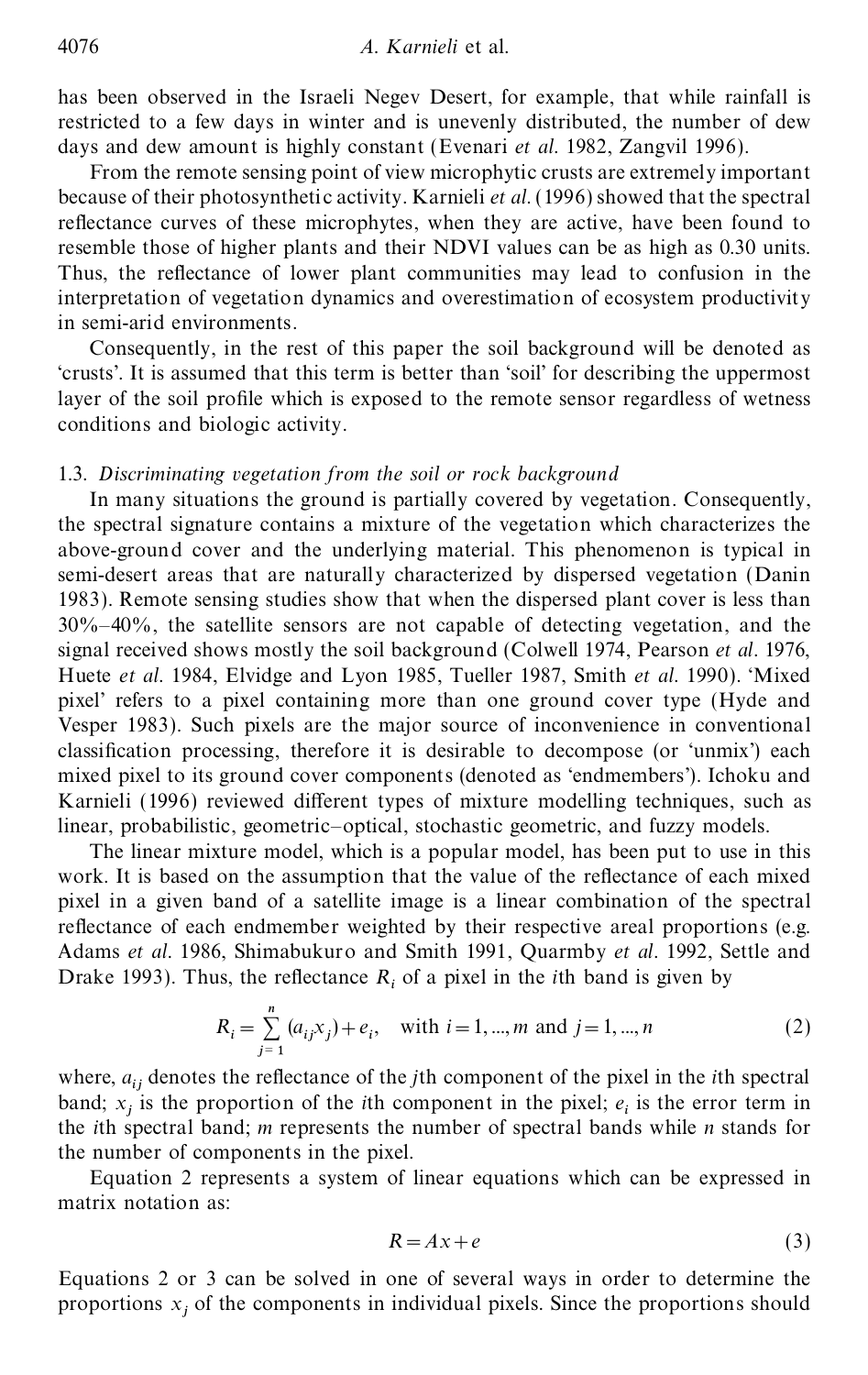sum to unity, the linear constraint,  $x_1 + x_2 + ... + x_n = 1$  may be included as part of the system of equations, with the proviso that none of the proportions should be negative (i.e.  $x_j \ge 0$ ). Generally, the number of unknowns should be less than or equal to the number of equations for there to be a convenient solution. This implies that the number of components *n* should be less than or equal to the number of bands *m* (or  $m+1$ , in the case of inclusion of the sum-to-one linear constraint). If *n* is strictly less than *m* (or  $m+1$ ) then,  $x_j$  will be overdetermined in the system of equations, enabling it to be solved by the method of least squares (Shimabukuro and Smith 1991, Settle and Drake 1993).

## **2. Study area**

The research site is located in the Northern Negev of Israel  $(31^{\circ}17' N, 34^{\circ}37' E)$ , in a  $2 \text{ km}^2$  hilly area (elevation varying between  $75 \text{ m}$  and  $100 \text{ m}$  above MSL) closed off to protect it from livestock grazing since 1987, seven years prior to this study. Rainfall, which only occurs in winter between November and April (later in this paper the rainfall season is also referred as 'hydrological year'), has a long-term annual average of 200 mm. Average daily temperatures are 7°C and 33°C in the winter and summer, respectively. The 200 mm isohyet is considered to form the transition zone between the semi-arid and subhumid climatic regions in Israel.

The research was conducted on a north-facing hillside with a slope of ca. 7%. The soil is loessial, about 1 m thick with 14% clay, 27% silt, and 59% sand. The salt content of the  $0 \text{ cm}-25 \text{ cm}$  top soil layer is low, with an electrical conductivity of 0.4 mMho (Zaady *et al*. 1996). About 70% of the soil surface is covered by biological soil crusts (Zaady and Shachak 1994). Several different communities of such crusts were observed. Cyanobacteria (mainly *Microcoleus vaginatus, Nostoc punctiforme,* and *Chroococcus* sp.), soil lichens (*Collea* sp., composed of *Nostoc muscorum* and an undefined fungus), and two species of mosses (*Aloina bifrons* and *Crossidium crassinrve* var. *laevipilum*). The higher vegetation consists of scattered patches of *Noea mucronata* and *Atractylis serratuloides*.

#### **3. Methodology**

Three study plots, each  $15 \text{ m} \times 5 \text{ m}$  in size, were marked out on the north-facing hillslope in the study area. During the 20 months of research, there were a total of 13 sampling days at intervals of one or two months. Data for intervening months in which there was no field sampling were obtained by linear interpolation from field measured data. On each of the sampling days the following operations were performed:

*Radiometric measurements:* Field measurement was conducted with the Cropscan multispectral radiometer. This radiometer is characterized by eight wavebands centered at intervals of 50 nm between 460 nm and 810 nm. The optical head (MSR87) that has a  $28^{\circ}$  field of view was held level by a support pole about 2.5 m above the ground. The radiometer was designed to measure simultaneously the downwelling irradiance and the upwelling radiance, and its software calculates the per cent reflectance for each waveband. Fifteen successive spectral measurements were taken on a fixed point in each of the three experimental plots. Therefore, 45 repetitive measurements were taken on each of the five sampling days during the  $1994/5$  rainy season. All were conducted on clear days. The 45 measurements were averaged, giving five mean spectra sets for each sampling day.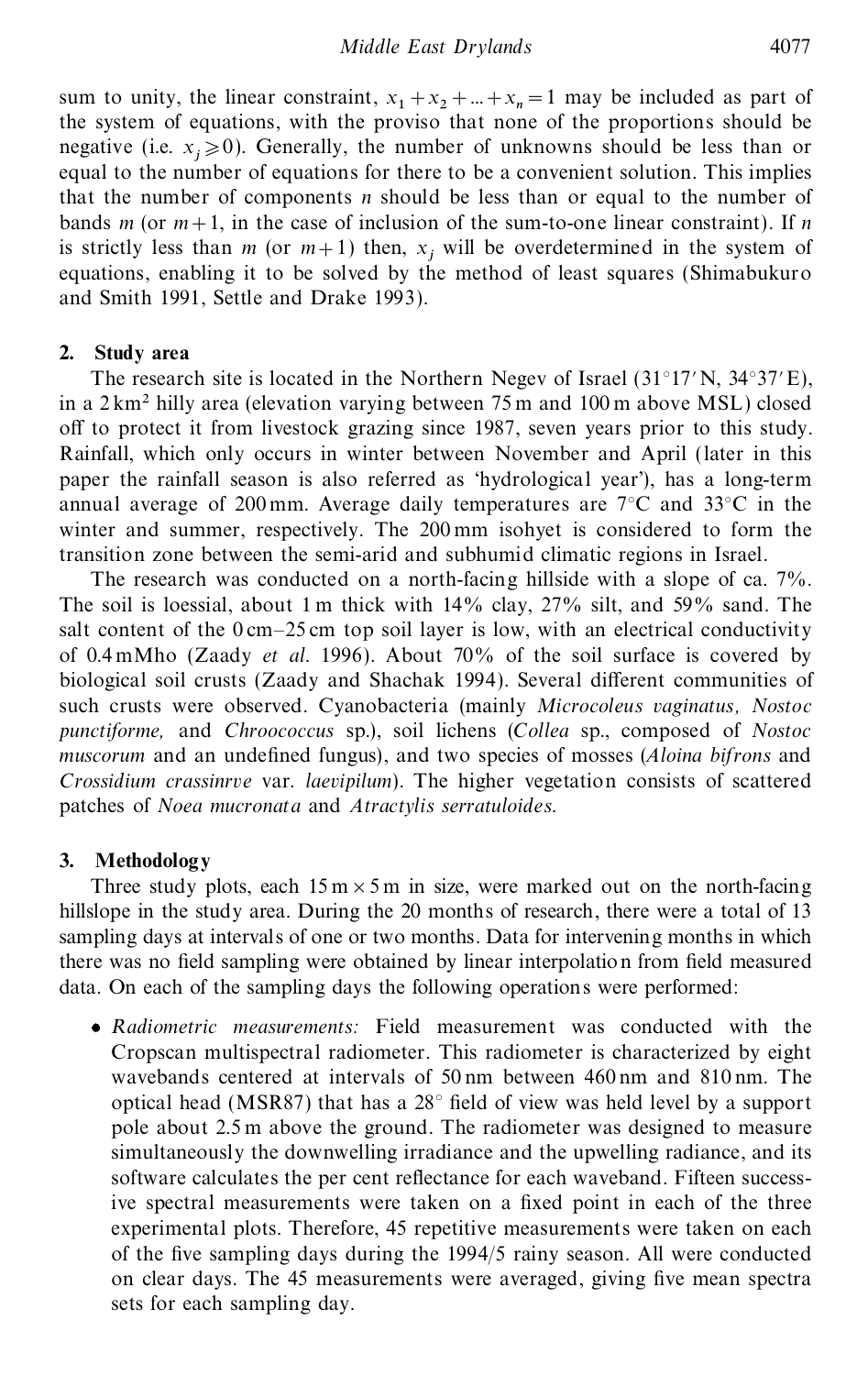- *Above ground photographing :* A 35 mm still camera was installed on a metal tripod at 4 m height above the ground surface. The camera was mounted upside down. The tripod was displaced along the study plots between exposures such that five single colour photographs covered each plot with overlap.
- *Soil and vegetation sampling:* Leaves (and sometimes also stems) were clipped from each representative species of the higher vegetation in the study area for laboratory spectral measurements. Biological and soil crust samples were collected in petri dishes for the same purpose.

Each five-photograph set was arranged as a mosaic to create one covering each study plot. Three cross sections were drawn along the long axis of the mosaic and the ground coverage of each of the three ground features was estimated along these sections.

In the laboratory, the spectral characteristics of the leaf and biological soil crust samples were studied using the Li-Cor LI-1800 spectrometer. The instrument was fixed to  $15^{\circ}$  field of view, and spectral resolution of  $2 \text{ nm}$  wavelength spread between 400 nm and 1100 nm. Spectral analysis involved NDVI calculations according to equation 1 and linear mixture calculations according to equation 2. The latter was performed in conjunction with the per cent coverage of each of the ground features (endmembers).

## **4. Results**

The daily distribution of rainfall during the two wet seasons is presented in table 1 and the monthly distribution is illustrated in figure 1. One might notice that the two rainy seasons are characterized by different rainfall regimes. In the first hydrological year (1994/5) the rain started on 2 November 1994 and several very high intensity events occurred during the first two months. The annual average

| Date             | Elapsed<br>no. days | Daily<br>rainfall<br>(mm) | Cumulative<br>rainfall<br>(mm) | Monthly<br>total<br>(mm) |
|------------------|---------------------|---------------------------|--------------------------------|--------------------------|
| 2 November 1994  | $\boldsymbol{0}$    | 14.2                      | 14.2                           |                          |
| 7 November 1994  | 5                   | 23.0                      | 37.2                           |                          |
| 17 November 1994 | 15                  | 12.3                      | 49.5                           |                          |
| 25 November 1994 | 23                  | 34.6                      | 84.1                           |                          |
| 28 November 1994 | 26                  | 7.9                       | 92.0                           |                          |
| 30 November 1994 | 28                  | 20.8                      | 112.8                          | 112.8                    |
| 5 December 1994  | 33                  | 88.0                      | 200.8                          |                          |
| 15 December 1994 | 43                  | 5.3                       | 206.1                          |                          |
| 17 December 1994 | 45                  | 4.1                       | 210.2                          |                          |
| 20 December 1994 | 48                  | 2.9                       | 213.1                          | 100.3                    |
| 8 February 1995  | 98                  | 19.5                      | 232.6                          | 19.5                     |
| 24 March 1995    | 142                 | 2.5                       | 235.1                          | 2.5                      |
| 3 April 1995     | 152                 | 7.3                       | 242.4                          | 7.3                      |
| 6 December 1995  | $\theta$            | 18.8                      | 18.8                           |                          |
| 13 December 1995 | 7                   | 18.4                      | 37.2                           | 37.2                     |
| 19 January 1996  | 44                  | 18.7                      | 62.9                           | 18.7                     |
| 4 February 1996  | 60                  | 21.6                      | 84.5                           | 21.6                     |
| 26 March 1996    | 111                 | 34.6                      | 119.1                          | 34.6                     |

Table 1. Daily rainfall distribution during the two years of study.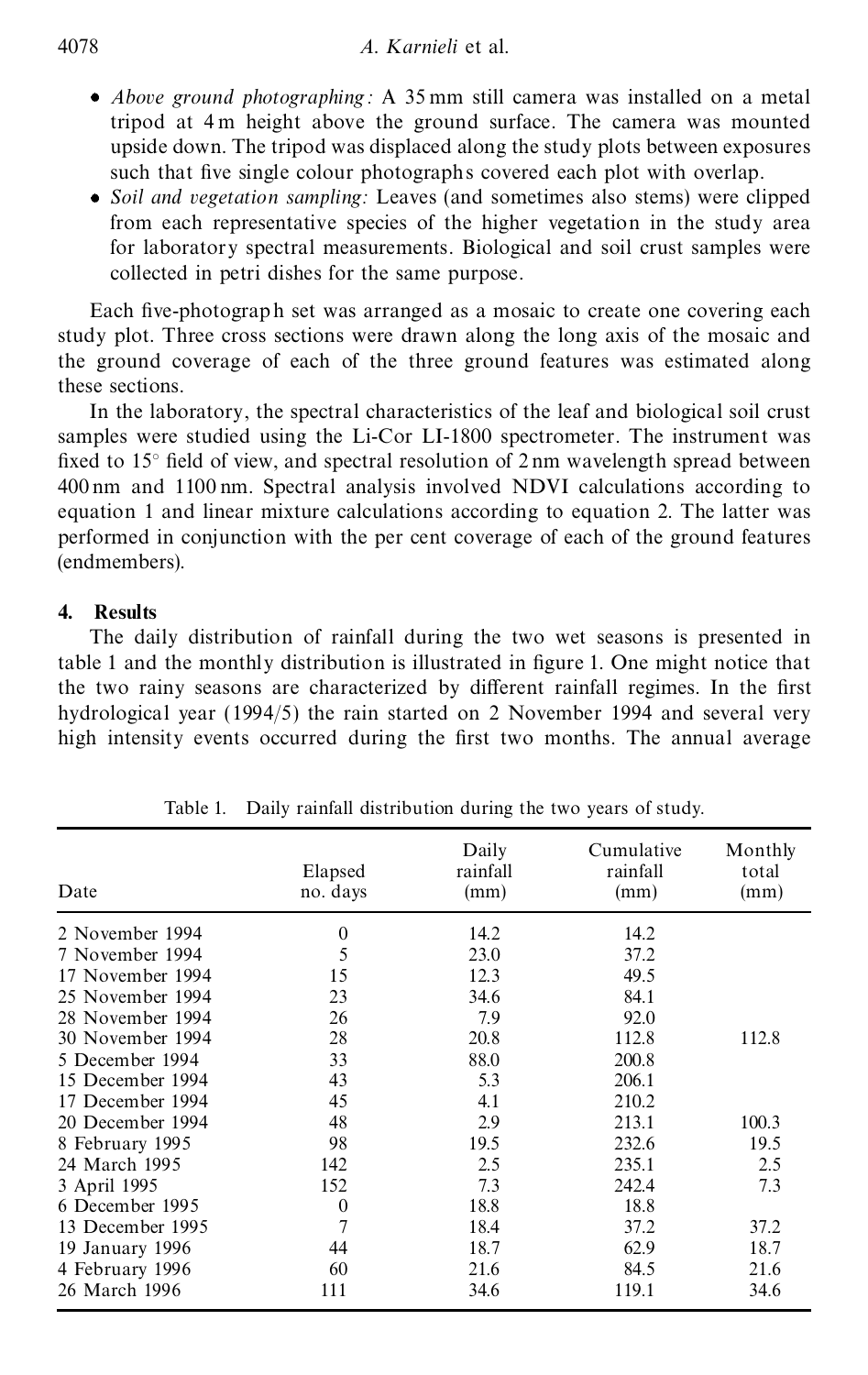

Figure 1. Monthly distribution of rainfall during the two years of research.

(200 mm) was reached relatively early (on 8 December 1994) while the rest of the season was characterized by relatively small events with relatively long dry periods between them. The 1994/5 rainy season ended on 3 April 1995 with 242.4 mm of rain, 20% above the annual average. The second hydrological year (1995/6) started relatively late, on 6 December 1995 and was characterized by only five rainy days of moderate intensity. This rainy season ended on 26 March 1996 with 119.1 mm total rainfall which is as low as 60% of the annual average.

The spectral responses of the three main ground features—biological soil crusts, perennials, and annuals—at different times of the hydrological year 1994/5 are presented in figure  $2(A, B, and C)$  respectively. The first biological soil crusts sample was collected on 18 November 1994, after two weeks of rainfall the total of that exceeded 49 mm. It is clear that the corresponding crust spectra for this time shows a typical vegetation spectrum with high peak around 550 mm (green), trough around 680 nm (red), sharpe rise in the 700 nm (red edge), and the NIR plateau between 700 and 1100 nm wavelength. This is the signal received from the microphytic communities that covered the ground at that time. The communities of cyanobacteria, lichens and mosses (as described above) returned to full physiological activity due to the soil moisture. Consequently, they turned green and photosynthesized like higher plants. The next samples in December 1994, February and March 1995 show also the same pattern, but the red trough disappears gradually. The last samples of April, August and November 1995 are almost similar and represent a bare soil spectrum, which starts low in the blue and increases gradually towards the NIR, with no evidence of any photosynthetic activity.

The first annuals spectra, obtained two weeks after the beginning of the rainy season, shows an almost flat curve, increasing continuously from the blue region towards the NIR region, except for a slight trough in the red region. At this time of year most of the annuals had hardly germinated. One month later, and even until April, the annuals present typical green vegetation spectra. During the dry season, their spectra are flat again, increasing progressively towards the higher wavelengths, a property typical of dead or senescent vegetation (Jensen 1986, p. 159).

The perennial spectra show curves typical of green vegetation all year round.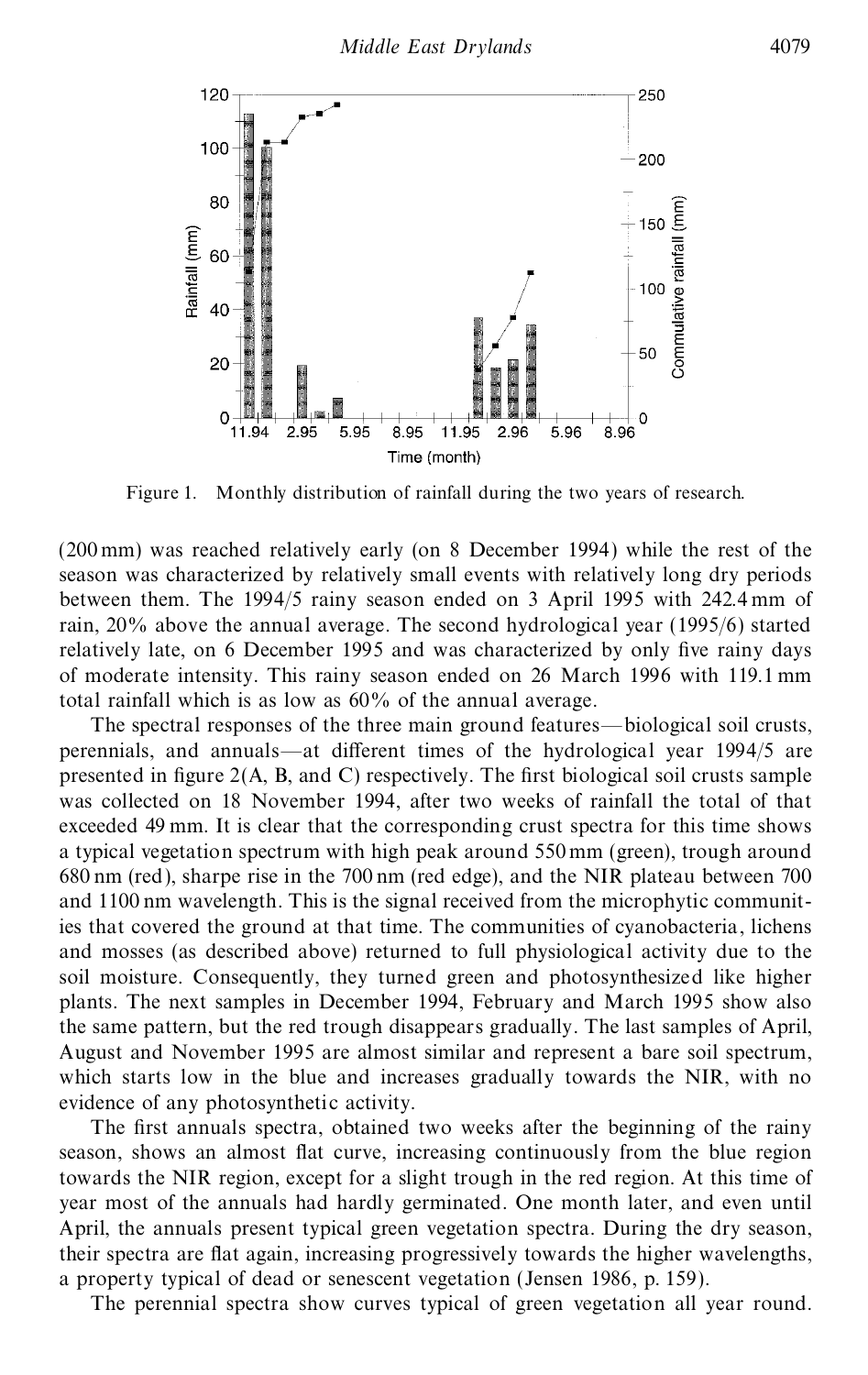

Figure 2. Yearly variations of the spectral response of ground features for 1994/5: (A) biolo gical soil crusts; (B) annuals; (C) perennials. Each tick on the y-axis represents  $10\%$ of reflectance. However, all curves have been offset vertically for clarity.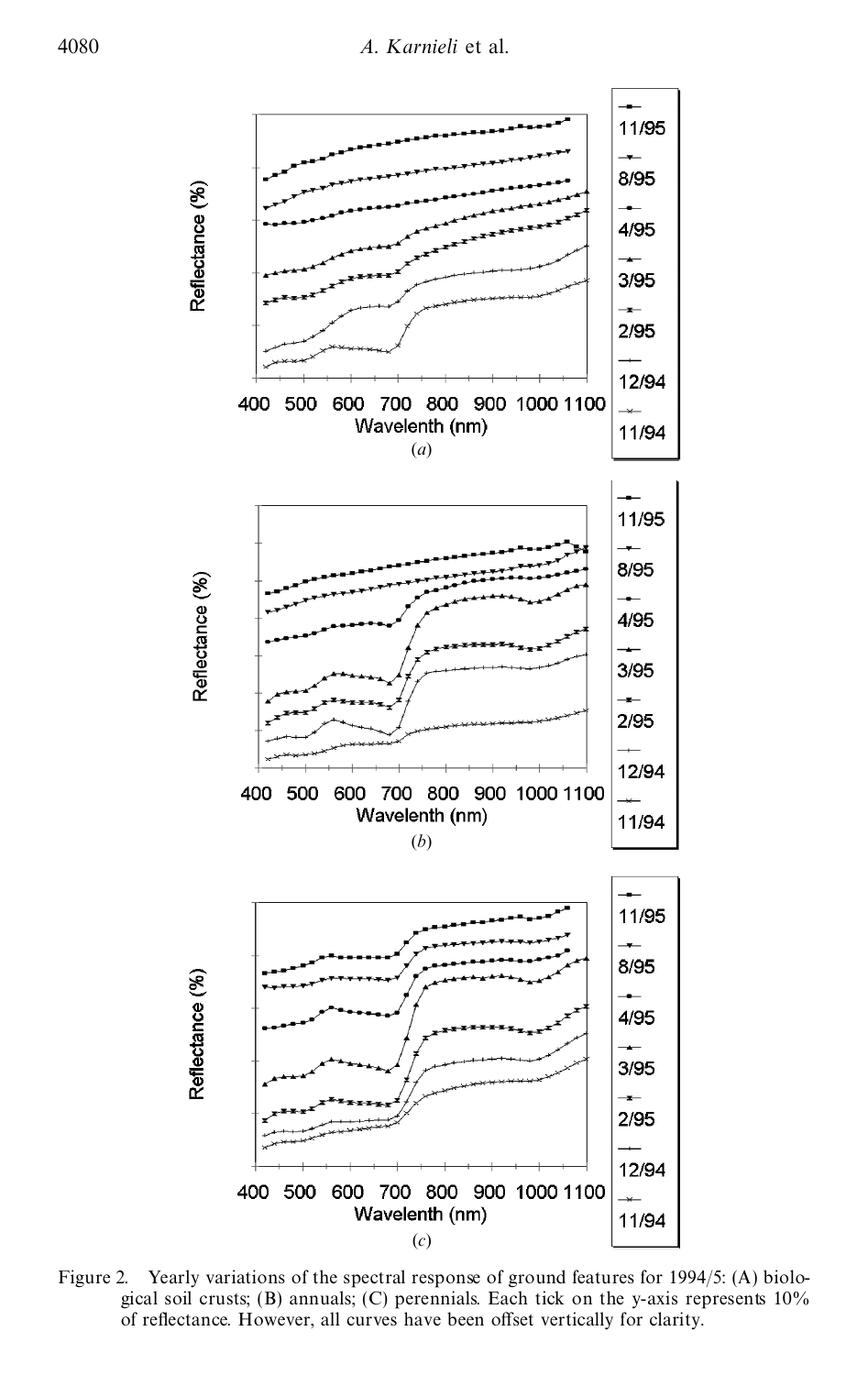However, until February 1995, these spectra have very shallow troughs in the red and relatively gentle slopes at the red edges. The March to August curves represent the typical green vegetation spectra while the last, November 1995, returns to the starting curve of the previous year.

Proportions of the areal coverage of the three ground features are illustrated in figure 3. The perennials show a relatively constant coverage,  $30\%$  on average with 13% coefficient of variation. Larger areal coverage of the perennials exists during the spring months due to the renewal of larger winter leaves instead of those leaves that shrunk and those shed in the summer. Biological soil crusts and annuals show significant variations throughout the year. The average areal coverage of the annuals is 20% and their coefficient of variation is the largest,  $44\%$ . They show maximum coverage in February–March (about 35%) and a minimum of 6% is November. Average areal coverage of the crusts is  $50\%$ , and the coefficient of variation is  $22\%$ . The cover of the biological soil crusts is dominant all year around; however, its coverage starts to increase in June, exceeding the maximum in November and dropping sharply in February.

NDVI values were computed from the reflectance values of each of the ground cover types based on equation 1. The mixed reflectance was calculated from equation  $(2)$ by applying the spectral laboratory reflectance and the respective proportions of areal coverage for each of the three features (endmembers). Then, the NDVI values for the mixed type were computed from these composite feature spectra. Figure 4 presents the temporal variations of the NDVI values for biological soil crusts, annuals, peren nials, as well as the mixed NDVI values. The latter shows the general expected phenologic cycle–high NDVI values of about 0.30 to 0.45 units in the winter which decreases to around 0.20 units in the summer. Examining each line separately, and especially the envelope curve (upper line composed from the three individual curves of the biological soil crusts, annuals, and perennials) reveals different phenological cycles for each of the features, each having a different timing. The first peak is that of the biological soil crusts, the second of the annuals and the last is of the perennials. It should be noted that for better understanding of figure 4, interpretation has to be



Figure 3. Bi-annual variations of the proportions of areal coverage of biological soil crusts, annuals, and perennials.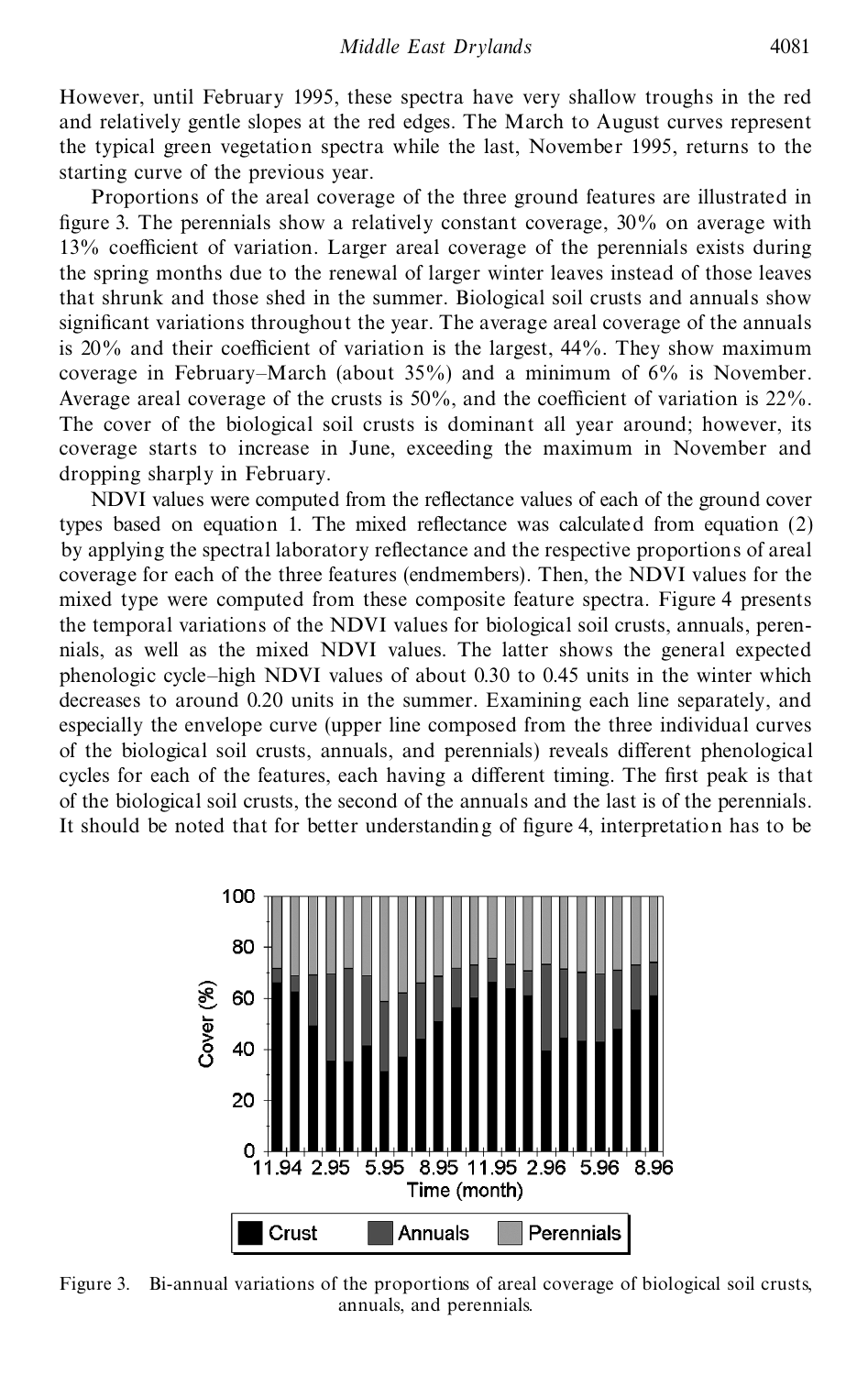

Figure 4. Bi-annual phenological cycles for the NDVI values of biological soil crusts, annuals, and perennials.

carried out with respect to the rainfall data presented in table 1 and figure 1. In the  $1994/5$  hydrological year, the first sampling, performed about two weeks after the heavy rains at the beginning of the season, shows high NDVI value for the biological soil crusts. This peak decreases rapidly and in its place the cycle of the annuals starts. In April the annuals cycle drops leaving the stage for the cycle of the perennials which rises and remains high through the dry season to the first rains of the next year. The 1995/6 hydrological year which was totally different in terms of the rainfall regime, started in January with two peaks, those of the biological soil crusts and the annuals, at the same time. This can be explained as due to the late rains which caused the fast development of green cover of the annuals resulting in NDVI values which are higher than those of the biological soil crusts and which actually mask the crust's spectral responses. The cycle of the perennials starts again in May 1996.

In order to verify the linear mixture model results, correlation analysis was performed between the mixed spectra derived from the laboratory measurements and 45 averaged field radiometer data for the same five days of sampling. The analysis was done only between those portions of the spectrometer spectrum which correspond to the effective range of the radiometer bands. These are: 450 nm–470 nm, 996 nm–516 nm, 550 nm–560 nm, 606 nm–616 nm, 656 nm–666 nm, 696 nm–716 nm,

Table 2. Correlation coefficients, r, between field radiometer measurements and the linear mixture model results, derived from laboratory spectrometer measurements for five sampling days, each averages 45 measurements.

| Date             |      |
|------------------|------|
| 12 February 1995 | 0.99 |
| 12 April 1995    | 0.97 |
| 6 August 1995    | 0.95 |
| 30 November 1995 | 0.98 |
| 9 January 1996   | 0.87 |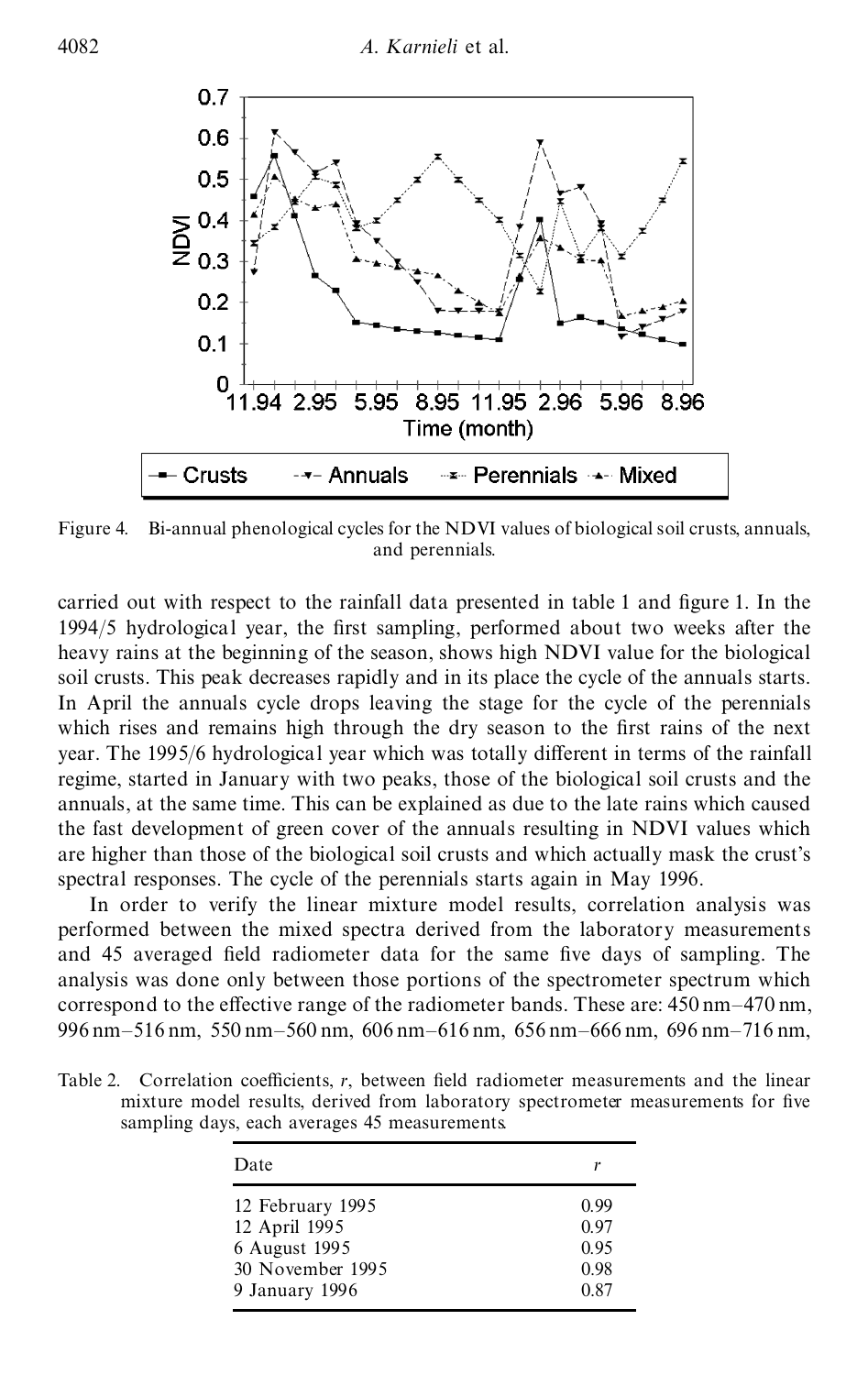756 nm–766 nm, and 810 nm–820 nm. Table 2 summarizes the results. It must be noted that the overall level of reflectance of the field radiometer data are somehow higher than those of the laboratory spectrometer measurements although they exhibit the same pattern. The high values of correlation coefficient  $r$  verifies the basic assumption of the study: the three main components—biological soil crusts, annuals, and perennials—contribute to the overall mixture reflectance in different proportions.

#### **5. Modelling**

A close look at each of the curves in gure 4 reveals that they all repeat roughly the same pattern each year, in spite of the difference in the rainfall regime. This is an indication that it is possible to produce an annual model describing the shape of the NDVI curve for each of the ground cover types. It is convenient to define a simple preliminary model using the data currently on hand.

Polynomial curve fitting was performed on data covering one complete annual cycle period from November 1994 to November 1995, using  $\chi^2$  (chi-square, defined in most books on statistics) as the goodness-of-fit criterion. The procedure involved fitting low  $(2-5)$  degree polynomials on each of the curves. The coefficients of the polynomials are determined by the method of least squares and the  $\gamma^2$  value for each fit is calculated. For each curve, the polynomial that yields the smallest  $\chi^2$  value is adopted as the model equation. As such, the different curves may correspond to polynomials of different degrees. The fitted polynomials for the different ground cover types and the corresponding  $\chi^2$  values are shown in table 3.

Figure 5(A, B) shows plots of the data for the annual cycle (November 1994 to November 1995), in which the upper graphs (A) represent the original data while the lower ones (B) represent the model values for the same period. In order to express the model accuracy quantitatively in the traditional way, the rms (root mean square) deviation between the original and model data was computed for each cover type. The models were then validated with the original data for the next year— November 1995 to August 1996 (as data were not available for September to November 1996), and the corresponding rms values were computed. They are a measure of how well the models for the first year fit the second year. In all cases,

| Table 3. Polynomial model functions generated from the 1994/95 NDVI data for biological         |  |
|-------------------------------------------------------------------------------------------------|--|
| soil crusts, annuals, perennials, and mixed cover types, as well as the corresponding           |  |
| $\gamma^2$ measurements of fit and rms deviations of model results with respect to the original |  |
| data for $1994/95$ and $1995/96$ annual cycles.                                                 |  |
|                                                                                                 |  |

|                                          |                                                                                                                                                                           |                              | rms deviation                    |                                  |
|------------------------------------------|---------------------------------------------------------------------------------------------------------------------------------------------------------------------------|------------------------------|----------------------------------|----------------------------------|
| Ground<br>cover                          | Polynomial model function                                                                                                                                                 | Fit $\gamma^2$               |                                  | 1994/95 1995/96                  |
| Crusts<br>Annuals<br>Perennials<br>Mixed | $y = 0.5 - 0.1x + 0.01x^2 + 0.0004x^3$<br>$y = 0.2 + 0.2x - 0.05x^2 + 0.003x^3 - 0.00007x^4$<br>$y=0.2+0.2x-0.05x^2+0.006x^3-0.0002x^4$<br>$y=0.3+0.3x-0.005^2+0.0002x^3$ | 0.03<br>0.03<br>0.02<br>0.03 | 0.035<br>0.039<br>0.027<br>0.036 | 0.069<br>0.088<br>0.071<br>0.067 |

*x* represents the serial number of the month (with November=1, December=2, etc.), and *y* designates the modelled NDVI value.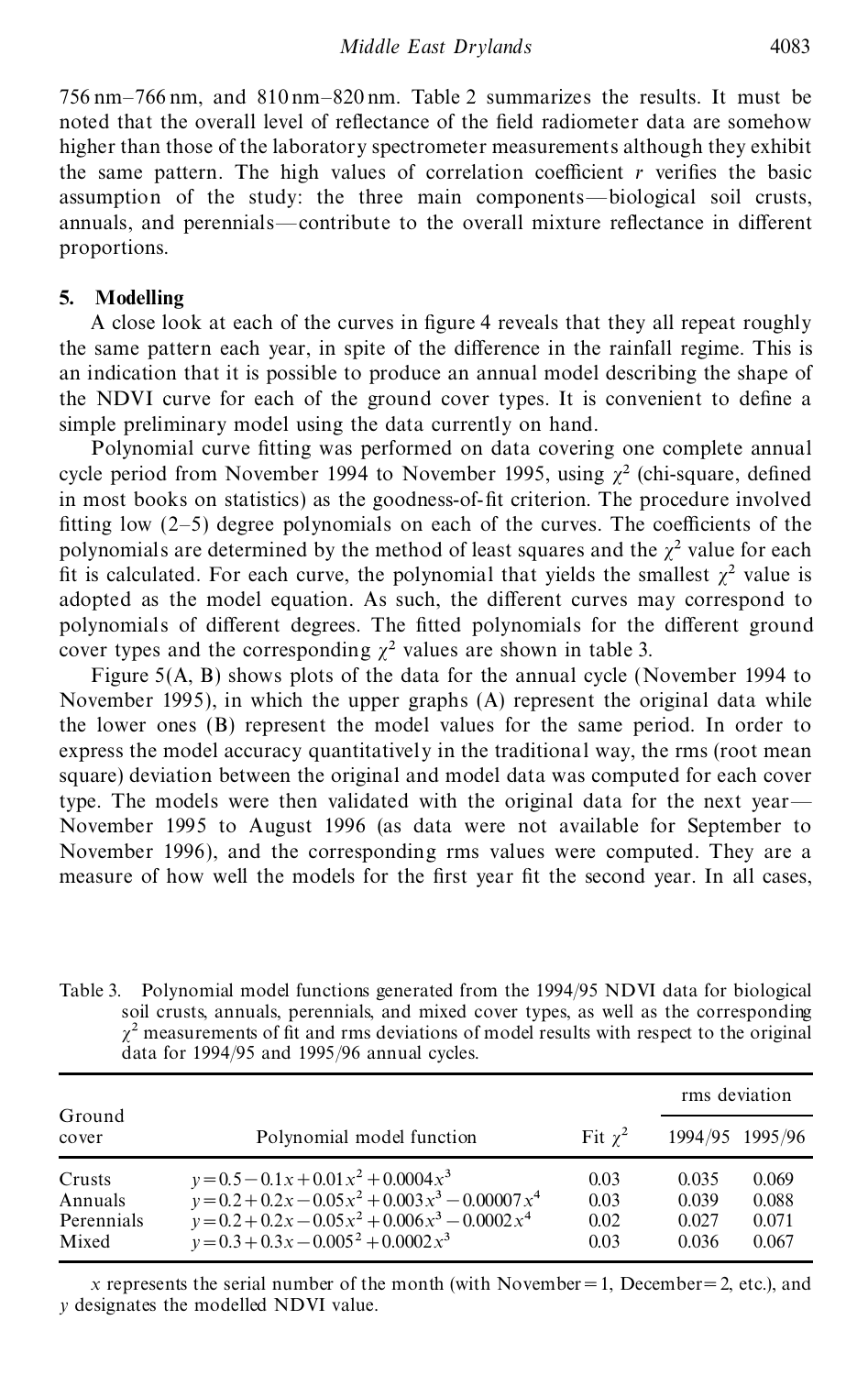

Figure 5. Graphs of the (*a*) original and (*b*) modelled NDVI for a single complete annual cycle—November 1994 to November 1995.

rms was computed as follows:

rms = 
$$
\sqrt{\frac{\sum_{i=1}^{N} \{y_i - y(x_i)\}^2}{N}}
$$
 (4)

where for a given cover type,  $y_i$  is the original NDVI value for month *i*,  $y(x_i)$  is the model computed NDVI value for the same month,  $x_i$  is the numeric value representing the month according to the convention used in the correct model, and *N* is the number of values (months) in each data set. All the computed rms values are shown in table 3 against their respective cover types. Although obviously the models do not fit the second year's data as accurately as they fit the first year's data (from which they were generated), over the fits are fairly good, showing similarity of trends between the two years for all cover types. This is particularly encouraging considering the large difference between the rainfall regimes of the two annual cycles.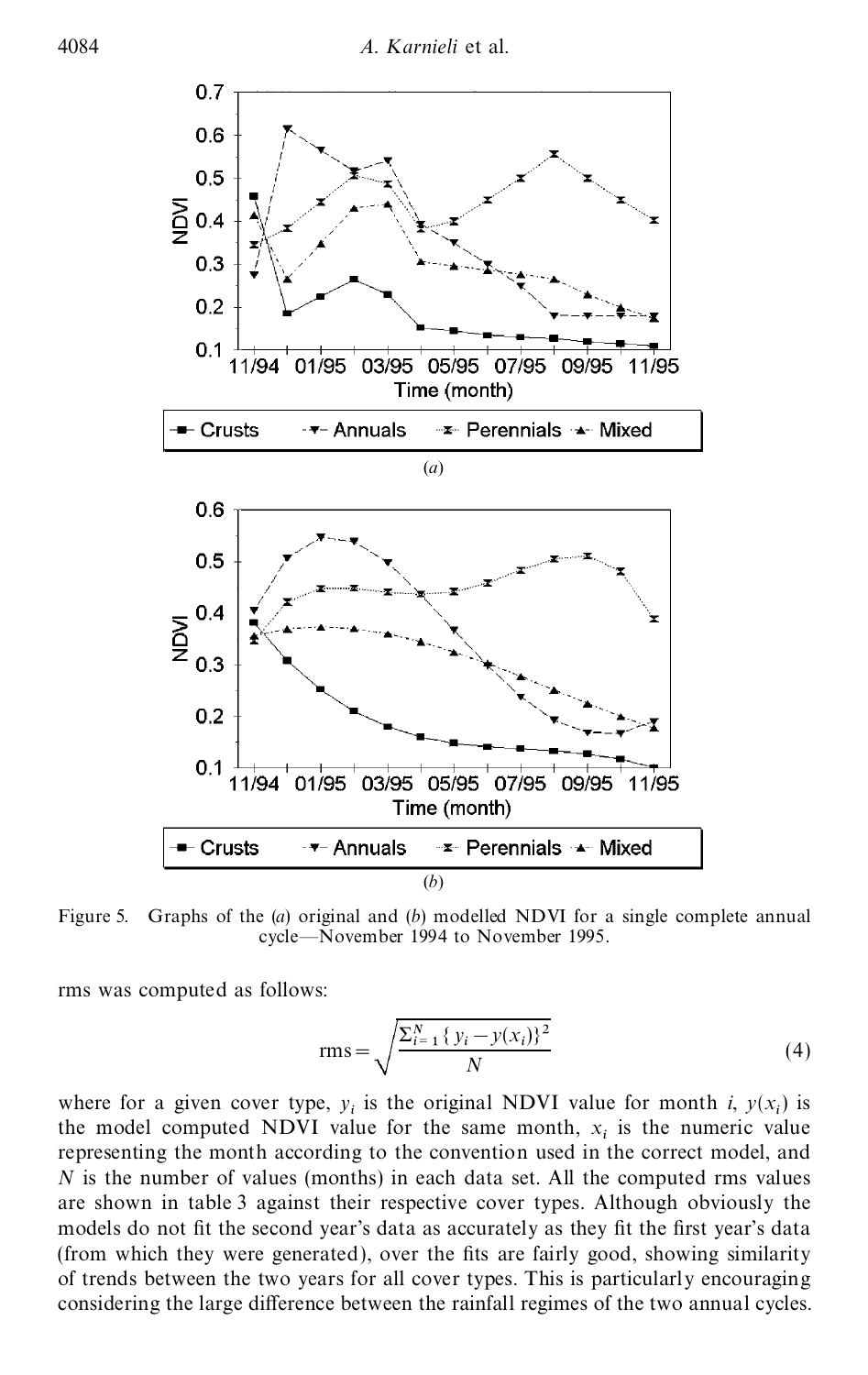## **6. Discussion**

It is shown that the temporal analysis of natural vegetation in semi-arid regions should take into account three ground features—perennials, annuals and biological soil crusts—in a way that is not commonly considered either in agricultural areas or in humid regions. Desert perennial plants have to adapt themselves to scarcity of water. Since the adaptation may be morphological, physiological, or behavioural in nature it affects both the pigment concentration and/or the leaf structure. Consequently, the phenology of perennials exhibits different spectral responses throughout the year. Annual plants are green only for a relatively short period during the wet season, but only after water has been available to them. During the dry period they are completely dead and what remains of their above-ground parts produces the spectral signal of dry organic matter. The microphytic communities of the biological soil crusts are very sensitive to moisture, and turn green immediately after the first rain. This type of plants has considerable importance in the overall production of greenness signal in arid environments where the higher plants are sparse. However, biological soil crusts should be considered as bare soil throughout the dry period.

A combined observation of these three ground features demonstrates three phenological cycles that have the same basic elements—oscillation from null (or low) to full photosynthetic status. The cycles do not overlap. The microphytes have the fastest response to rainfall. They immediately turn green and begin their photo synthetic activity. From the remote sensing point of view they reflect very similarly to the higher vegetation. Therefore, their spectral signal is especially important at the beginning of the rainy season when the annuals have not yet germinated and the perennials have hardly sprouted. Next, the annuals cover the ground, but only after a month from the beginning of rains do they reach their maximum coverage, which remains high for about four months. Different annuals can germinate at different times throughout the wet season and therefore might cause more than one peak of greenness, as evidenced from figure 4. Only when the annuals dry out do the perennials become the dominant plants. Although during the summer time they apply their adaptation mechanisms to the resistance of the shortage of water, they are still the dominant feature. Since the areal coverage of the perennials is almost constant throughout the year, those of the biological soil crusts and annuals compete with each other for the remaining space.

Indeed, this paper shows that a priori knowledge of the phenological changes in plants is a valuable tool in the remote sensing interpretation of ground features identification of per cent coverage of vegetation and distinction between different plant communities. It can be concluded that the timing of the acquisition of remotely sensed data is important in relation to both the phenology of vegetation and that of the soil, although the latter has not received the same attention to data. It was shown that the soil in semi-arid environments cannot always be considered as bare soil and its spectral signature should not be considered constant all year long. The misinterpretation of spectral signals can have serious consequences in relation to remote sensing applications in the estimation of biomass, carbon fluxes, grazing periods, in the extraction of soil/rock minerals, and more.

Uncertainty in the rainfall regime still poses a problem. It is shown that rainfall amount and regime is the key for understanding the dynamic processes of the different ground features. Unfortunately, neither of the two rainy seasons studied demonstrates the annual average rainfall amount nor the common temporal distribution of the rainy days. The most visible effect of the late rainfall that occurred in the 1995/6 hydrological year is that the biological soil crusts' NDVI values are masked by those of the annuals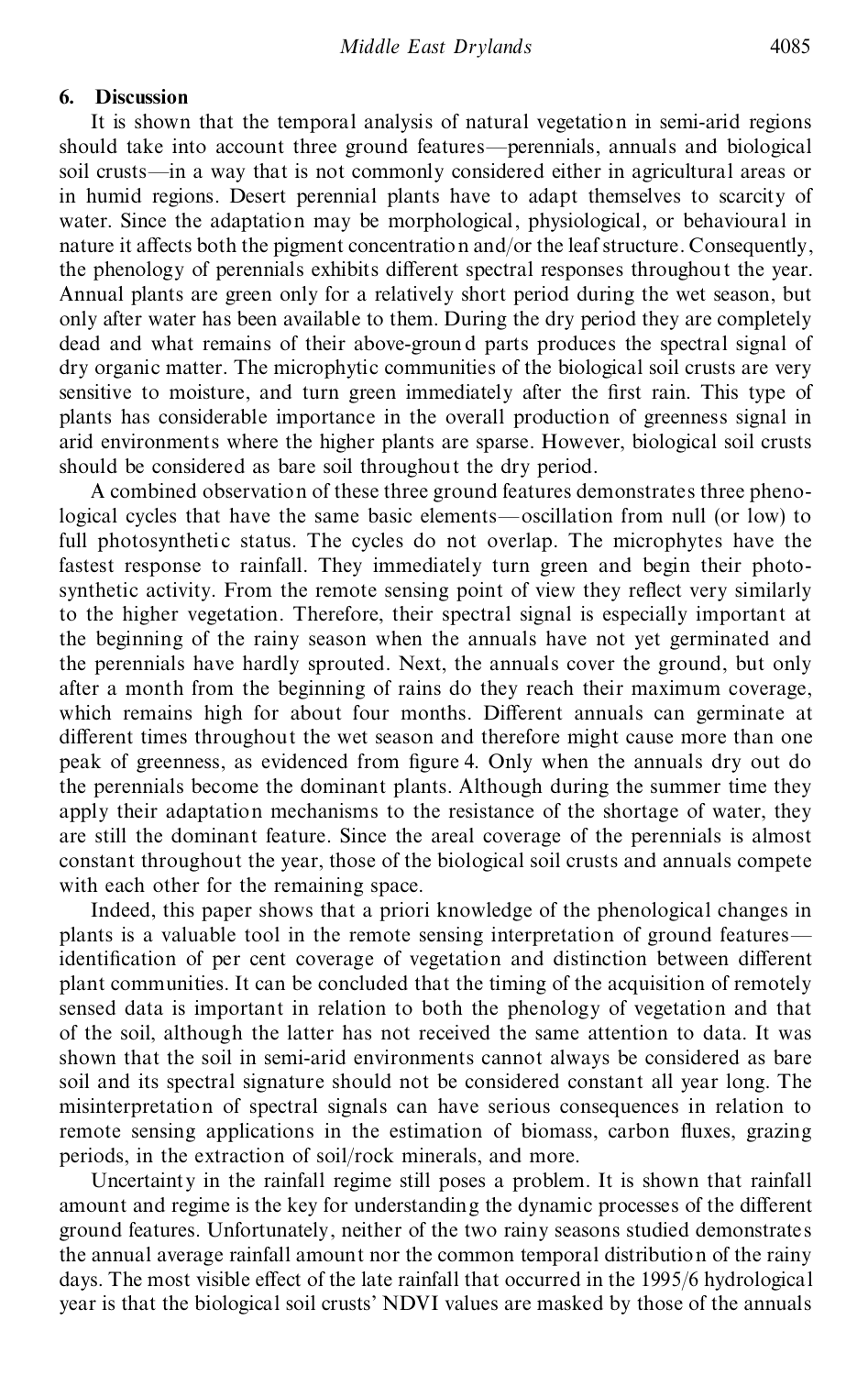$(figure 4)$ . It is assumed that under normal conditions the phenological cycle of the microphytes would be longer than was the case in the beginning of the 1994/5 rainy season. This effect cannot be observed due to the extreme concentration of rainfall events during November–December 1994. In summary, the extreme fluctuations between years show that it might be difficult to design a unique model for arid environments without taking the rainfall regime into consideration.

The importance of establishing models of annual reflectance (or NDVI) trends for the ground cover types treated in this paper as well as others has already been emphasized. Moreover, the results of the polynomial modelling performed here suggest its viability. However, in order to minimize the effect of fluctuating rainfall regimes as indicated above, there is need to acquire data over many years. This will enable more elaborate mathematical models to be formulated, taking different factors into account. For instance, Fischer (1994) performed 'double logistic' modelling and generated a function describing the seasonal (annual) variations of NDVI for winter wheat, corn, spring barley, and sugarbeets. Similarly, suitable modelling approaches could be used to generate functions describing the annual reflectance patterns of natural arid and semi-arid landscapes.

## **Acknowledgment**

The Keren Kayemet Leisrael (JNF) supported this study through research studentship.

#### **References**

- Adams, J. B., Smith, M. O., and Johnson, P. E., 1986, Spectral mixture modeling: A new analysis of rock and soil types at the Viking Lander 1 site. *Journal of Geophysical Research*, **91**, 8098–8112.
- BANNARI, A., MORIN, D., BONN, F., and HUETE, A. R., 1995, A review of vegetation indices. *Remote Sensing Review*, **13**, 95–120.
- COLWELL, J. E., 1974, Vegetation canopy reflectance. *Remote Sensing of Environment*, 3, 175–183.
- Danin, A., 1983, *Desert vegetation of Israel and Sinai* (Jerusalem: Cana Publishing House).
- Darke, N. A., 1991, Mapping rocks, soils, vegetation communities and vegetation density with the GERIS using linear mixture modelling and post-processing techniques. *EARSeL Advances in Remote Sensing*, **1**, 48–57.
- ELDRIDGE, D. J., and GREENE, R. S. B., 1994, Microbiotic soil crust: a review of their roles in soil and ecological processes in the rangeland of Australia. *Australian Journal of Soil Research*, **32**, 389–415.
- ELVIDGE, C. D., and LYON, R. J. P., 1985, Influence of rock–soil spectral variation on assessment of green biomass. *Remote Sensing of Environment*, **17**, 265–279.
- Evenari, M., Shanan, L., and Tadmor, N., 1982, *T he Negev. T he Challenge of a Desert* (Cambridge: Havard University Press).
- Fischer, A., 1994, A model for seasonal variations of vegetations indices in coarse resolution data and its inversion to extract crop parameters. *Remote Sensing of Environment*, **48**, 220–230.
- Friedman, E. I., and Galun, M., 1974, Desert algae, lichens and fungi. In *Desert Biology II*, edited by G. W. Brown (New York: Academic Press), pp. 165–212.
- HARPER, K. T., and MARBLE, J. R., 1988, A role of nonvascular plants in management of arid and semiarid rangeland. In *Vegetation Science Applications for Rangeland Analysis and Management*, edited by P. T. Tueller (Dordrect: Kluwer Academic Publishers), pp. 135–169.
- HUETE, A. R., POST, D. F., and JACKSON, R. D., 1984, Soil spectral effects on 4-space vegetation discrimination. *Remote Sensing of Environment*, **15**, 155–165.
- HYDE, R. F., and VESPER, N. J., 1983, Some effects of resolution cell size on image quality. *L andsat Data Users Notes*, **29**, 9–12.